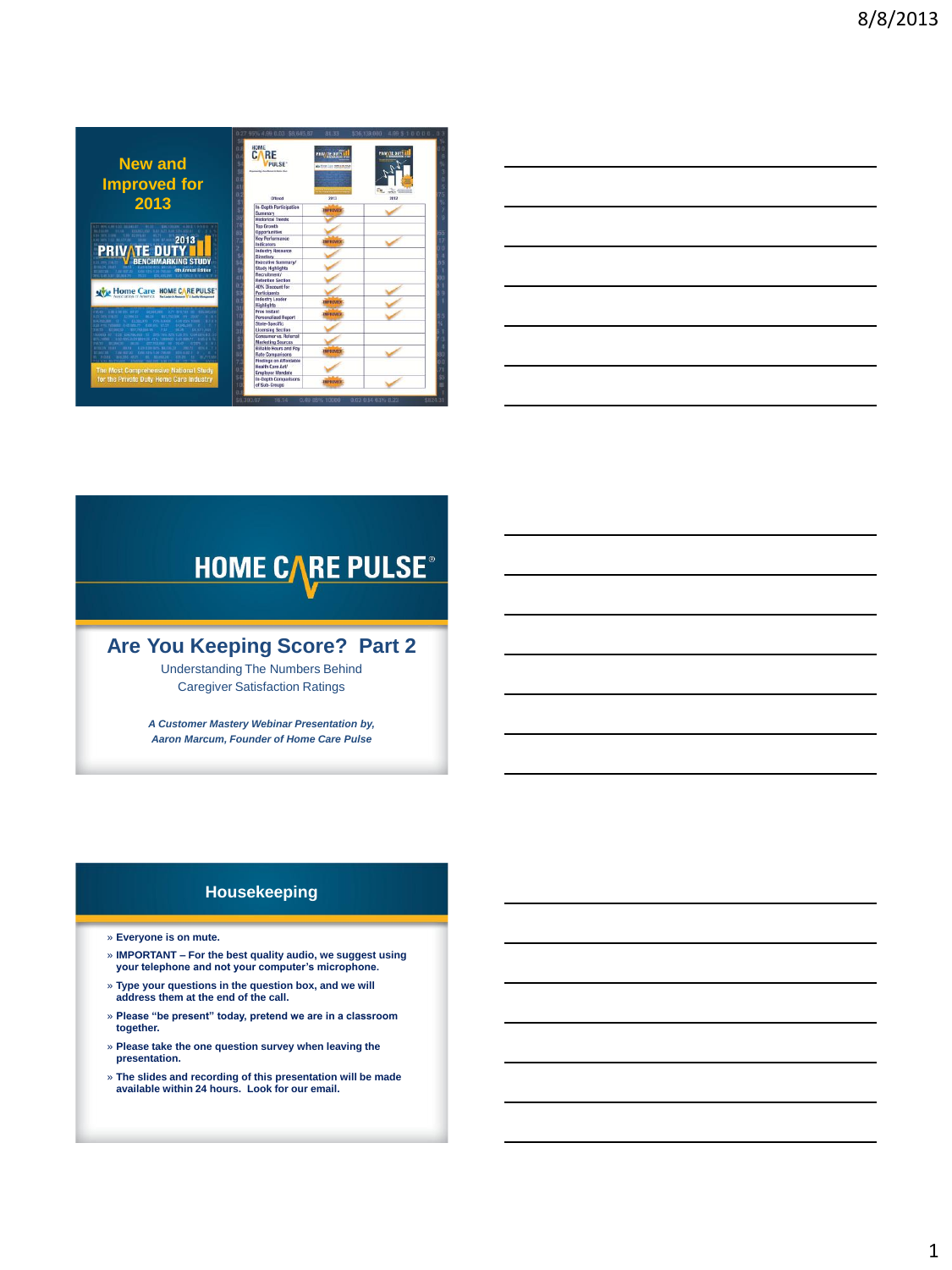



## *Get the details at [www.homecarepulse.com/awards](http://www.homecarepulse.com/awards)*

## **About Aaron Marcum**

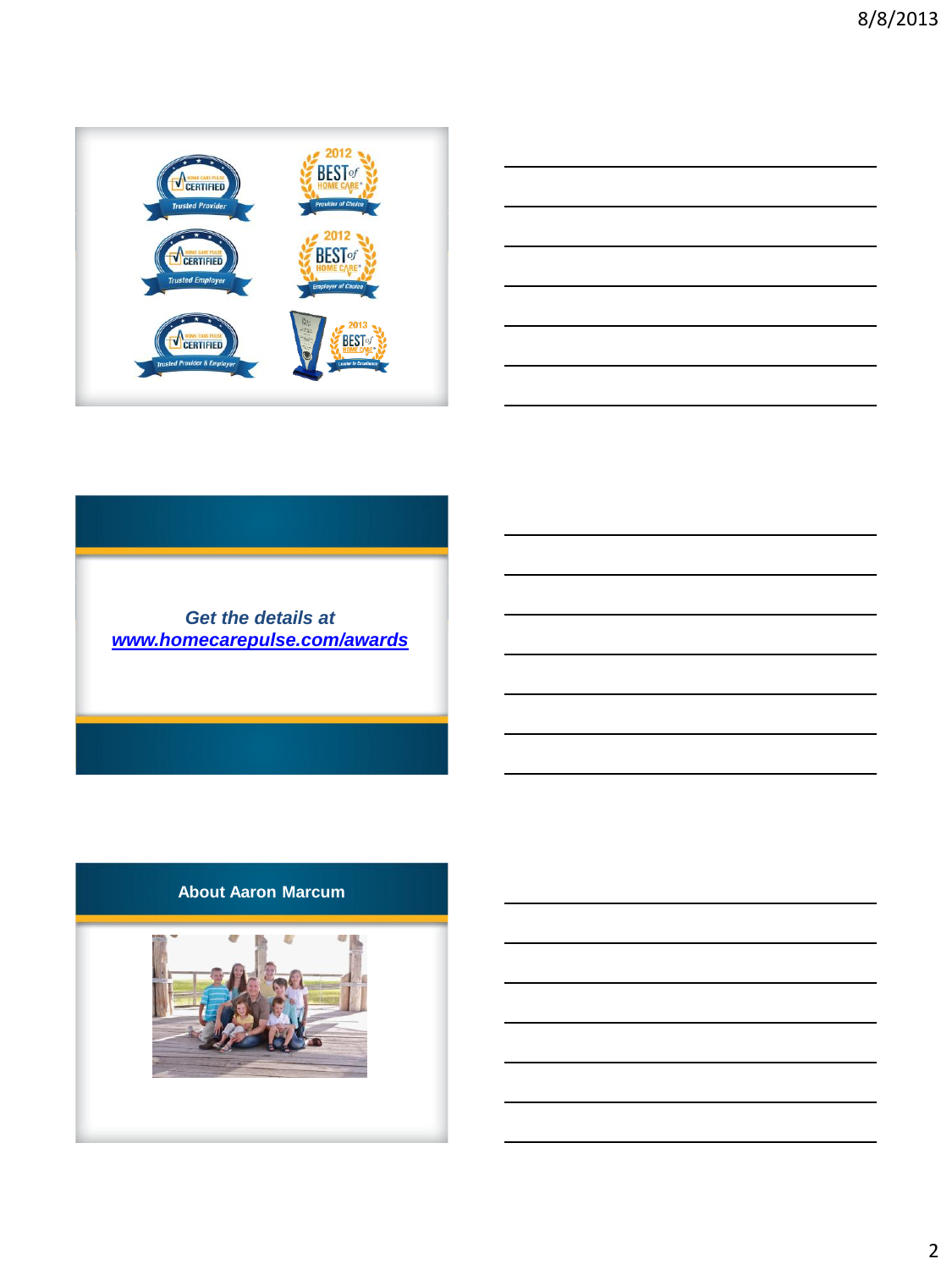## **Today's Agenda**

- » **Top Recruiting & Training Sources.**
- » **Explore and discuss how you can improve Caregiver Satisfaction Scores in final 5 Categories:**
- 1. Office support staff and communication.
- 2. Client/caregiver compatibility.
- 3. Overall job satisfaction.
- 4. Recommend employment.
- 5. Recommend company's services.
- » **Explore and discuss how you can produce a happier Client .**
- » **Let's Take a Poll – Quality Management Tenure.**

### **Reminder: The Quality Satisfaction Management Meeting**

- » **Hold at least once a month.**
- » **Include all members of your support team!**
- » **Take time to plan!**
- » **Focus on the feedback.**
- » **Sandwich the negative between the positives.**
- » **Make an action list.**
- » **Sample agenda posted in the "Resource" tab.**

#### **The Power of Caregiver Perceptions**

#### **The Filthy Airline Tray**

- » *What virus am I going to catch from touching this?*
- » *If they don't clean the trays, what else don't they clean?*
- » *This airline must not pay attention to detail.*
- » *Are they maintaining the critical equipment that keeps this thing in the air?*

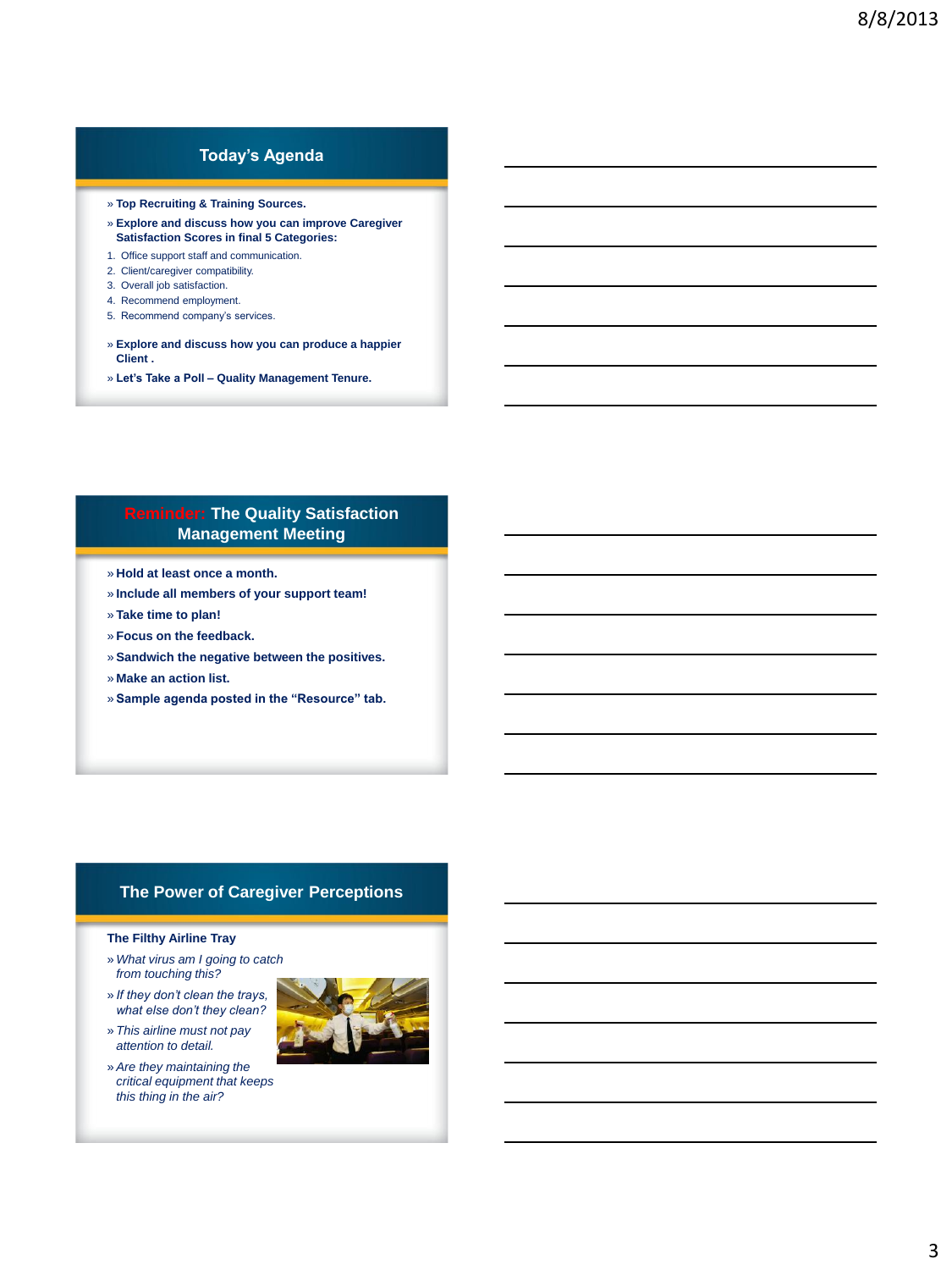## **The Science Behind The Scores**

- » **Promoters** (Score 9-10): Loyal enthusiasts who will keep using your services and refer others, fueling growth!
- » **Passives** (Score 7-8): Satisfied but unenthusiastic, and vulnerable to higher wages, etc.
- » **Detractors** (Score 0-6): Unhappy caregivers who can damage your brand and impede growth through negative word-of-mouth.

#### Improving the "Perception" of **Office Support Staff and Communication**

- » Latest Best of Home Care® Benchmark – **9.03**
- » Feedback Red Flags

» *10 – "The office provides very frequent communication through mail, email or telephone."*

- » *8 – "Whenever I need to talk to the office staff they are always available and information is passed on well."*
- » *6 – "The communication could be improved by having more help in the office to cover all of the situations that arise."*
- » *5 – "There have been quite a few miscommunications."*

#### **Effectively Communicate with Professional Caregivers**

- » **Face-to-face, phone, email, text, newsletters, social media (company updates and announcements via Twitter, Facebook, etc.).**
- » **Communicate schedule changes, policy changes, announcements, training opportunities.**
- » **Timely communication.**
- » **Open and Honest Communication.**
- » **Create a Caregiver Position Agreement .**  (Contact leah@homecarepulse.com for a sample position agreement.)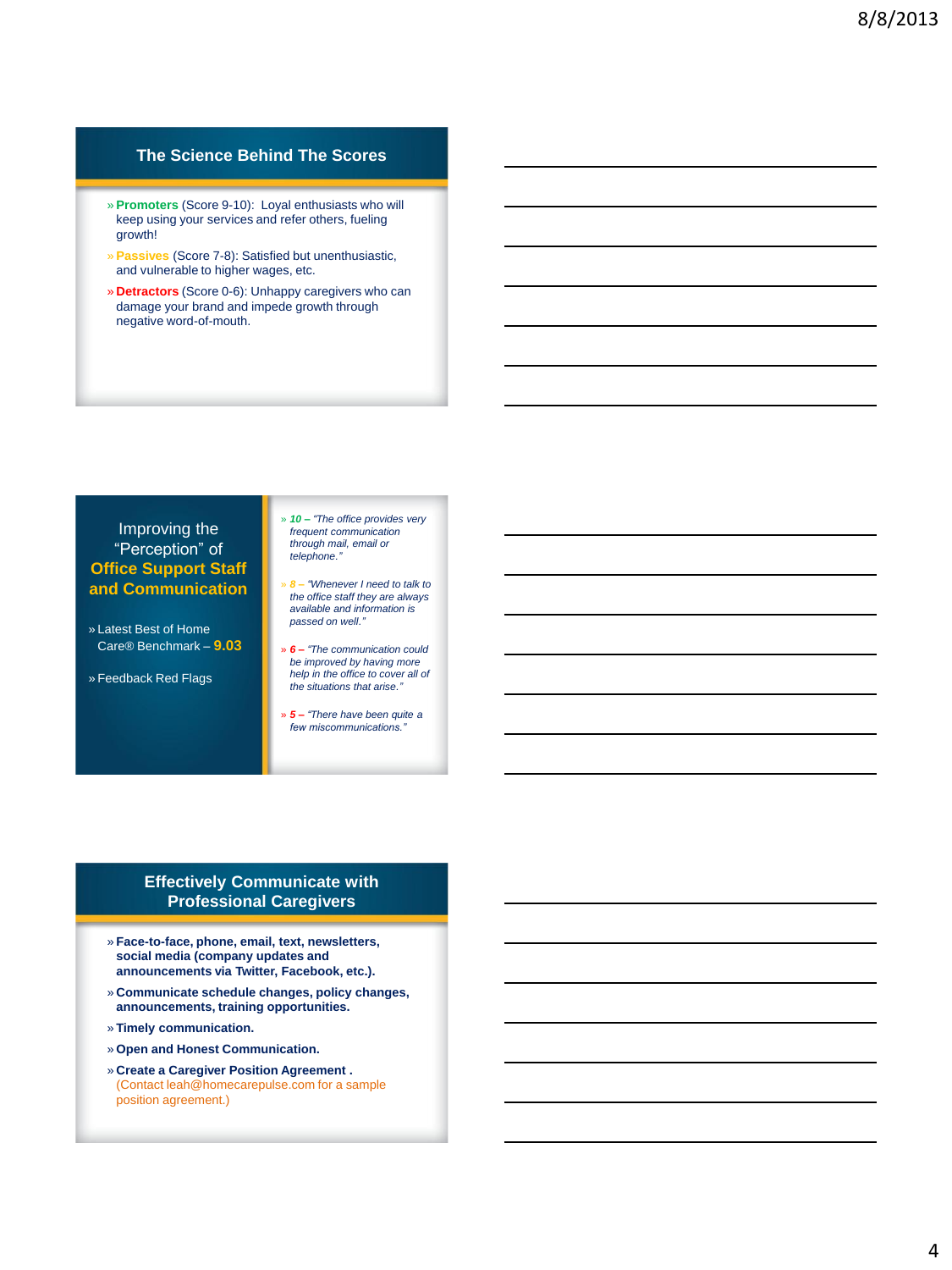#### **Basic Communication Model from "Managing Employee Communications" by Lloyd M. Field**

- **1. Communicate goals, objectives and company accomplishments.**
- **2. Communicate job responsibilities and performance standards.**
- **3. Communicate individual performance review.**
- **4. Recognize employee's needs and concerns.**
- **5. Create an upward communication component that reinforces the employee's sense that he or she is valued by the company.**

#### **Positive Communication/ Employee Recognition**

- » **30% of caregivers surveyed by Home Care Pulse say when it comes to recognition for a job well done, they prefer verbal recognition by their supervisors.**
- » **Encourage managers/supervisors to focus on positive communication.**
- » **Recognize employees in private and in public.**

#### **How Do Caregivers Like to Be Recognized?**

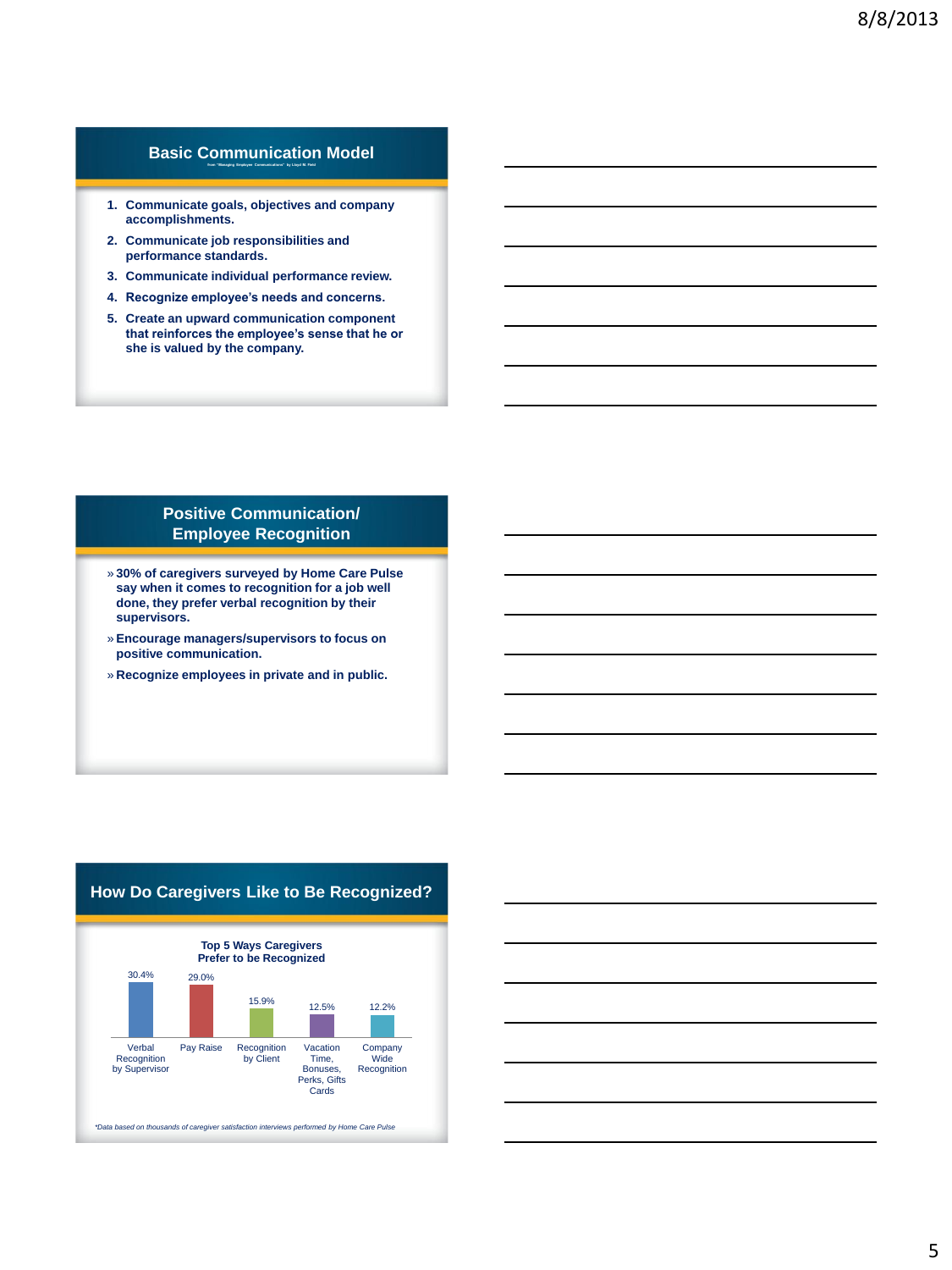

**"Even the smallest moments of positivity in the workplace can enhance efficiency, motivation, creativity and productivity.** 

**One way to do this is simply to provide frequent recognition and encouragement . . . In fact, when recognition is specific and deliberately delivered, it is even more motivating than money."**

--Shawn Achor in "The Happiness Advantage"

#### **Ideas for Caregiver Recognition**

- » **Send a "Thank You" note to 10% of your employees each month.**
- » **Friday phone calls.**
- » **Monthly newsletter mentioning positive recognition of employees.**
- » **Employee of the month program.**
- » **Pass on positive feedback from clients.**
- » **Educate your key managers on how to recognize…provide them with a "recognition budget."**

#### **-Caregiver Mentor Program-A Communication Bridge++**

- **1. Select your best (experienced, loyal, stable and caring) caregivers to mentor new caregivers for a certain period of time.**
- **2. Organize teams of caregivers and mentors. Mentors have weekly coaching calls with caregivers.**
- **3. Structure the program. Outline rules.**
- **4. Train all mentors.**
- **5. Compensate mentors and new caregivers who participate in the program.**
- **6. Promote the program.**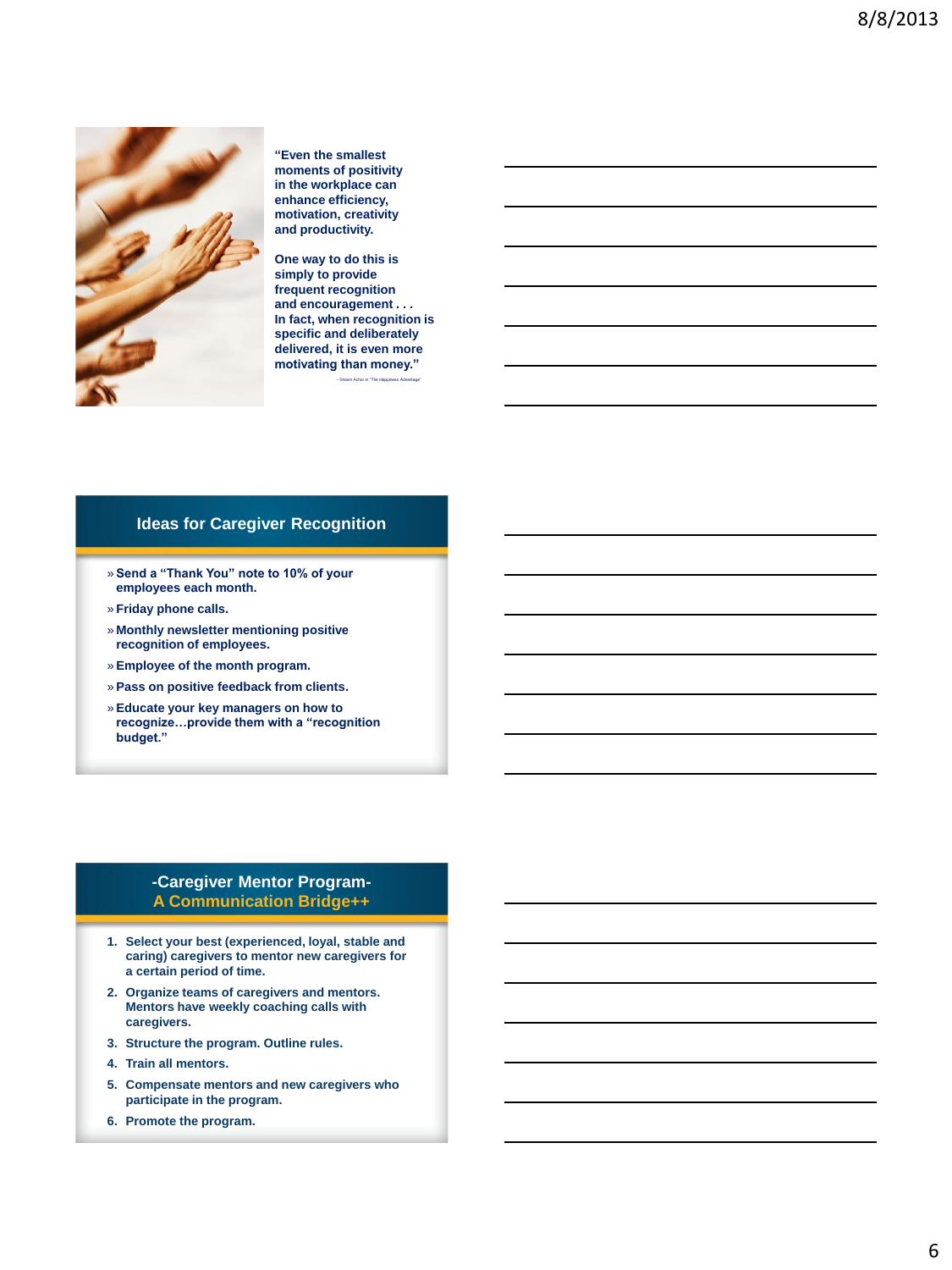#### **Improving the "Perception" of Client/Caregiver Compatibility**

- » Latest Best of Home Care® Benchmark – **9.00**
- » Feedback Red Flags
- » *10 – "The agency is aware of my qualifications, so they match me with clients who could benefit from that experience."*
- » *8 – "They try their best to match us based upon our personalities as well as the client's needs."*
- » *6 – "They basically just match the client with any caregiver that is available."*
- » *5 – "They put me with a client whom I had no experience with, and they gave me no instructions."*

**"Finding great caregiver/client matches can often be the difference between a short and long [business] relationship. And long relationships equal big profits . . .** 

**Strong client/caregiver relationships also frequently lead to better relationships between the agency and the client's family."**

--Jason Tweed, for Private Duty Today



## **Matching Clients with Caregivers**

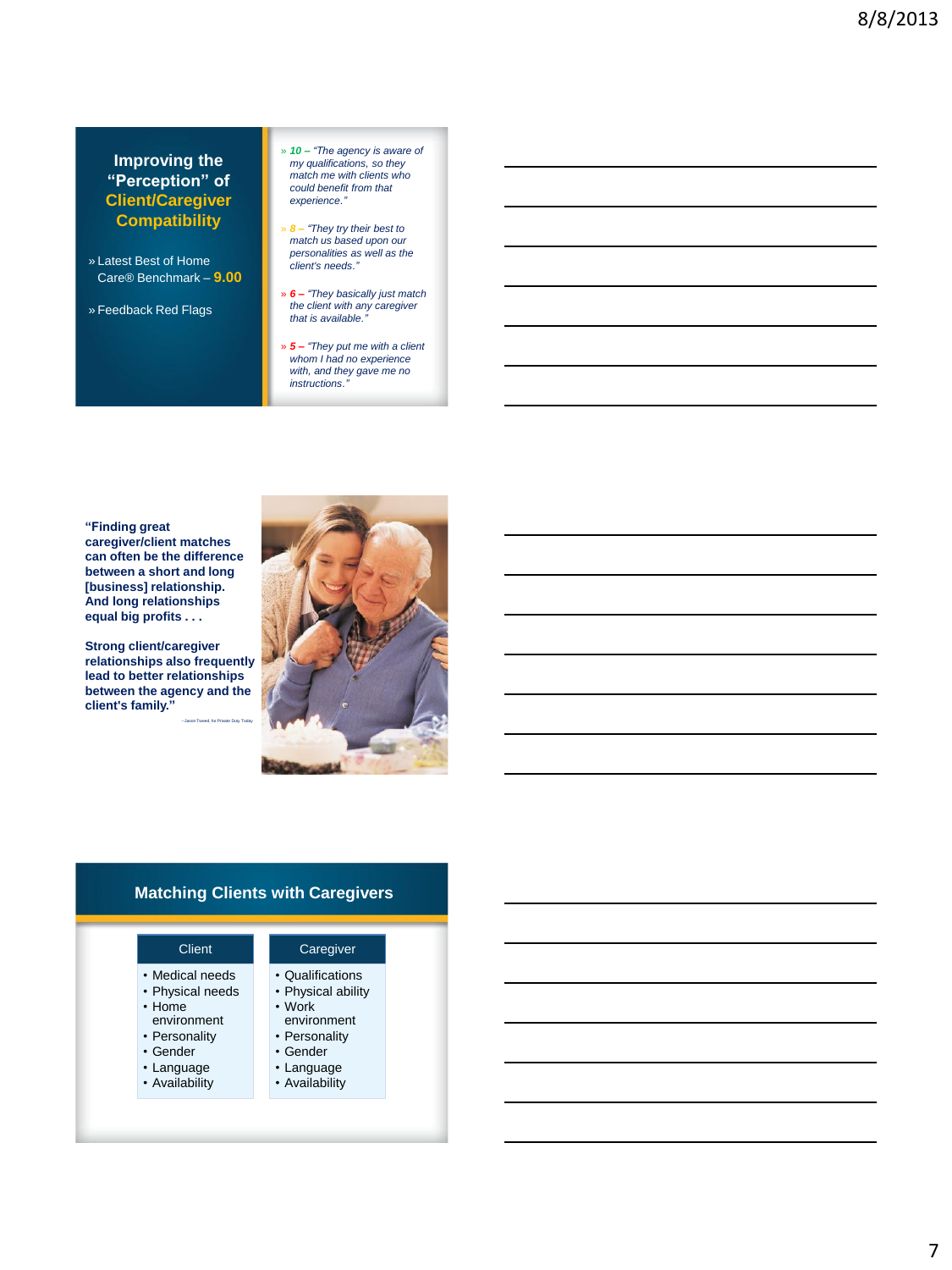## **Compatibility (continued)**

#### » **Technology: utilize scheduling software.**

#### » **Address compatibility problems quickly.**

- Listen to caregiver and client feedback.
- Act on the results from Home Care Pulse's Quality Satisfaction surveys.
- Make caregiver safety a priority.
- Make changes if necessary.

#### **Improving the "Perception" of Overall Job Satisfaction**

- » Latest Best of Home Care® Benchmark – **9.00**
- » Feedback Red Flags

» *10 – "My overall job satisfaction is high because they have provided me with steady work, enough hours and a fair pay rate."*

- » *9 – "My job satisfaction is pretty high because I really enjoy what I do. I really love my clients."*
- » *7 – "I like the job; I just don't get paid enough."*
- » *5 – "I am not happy because I do not have enough hours."*

#### **Overall Job Satisfaction**

#### **Involves all aspects of the job:**

- Communication
- Salary and benefits
- **Employee recognition**
- Work hours and location
- Work environment
- Client/caregiver compatibility
- Training/growth opportunities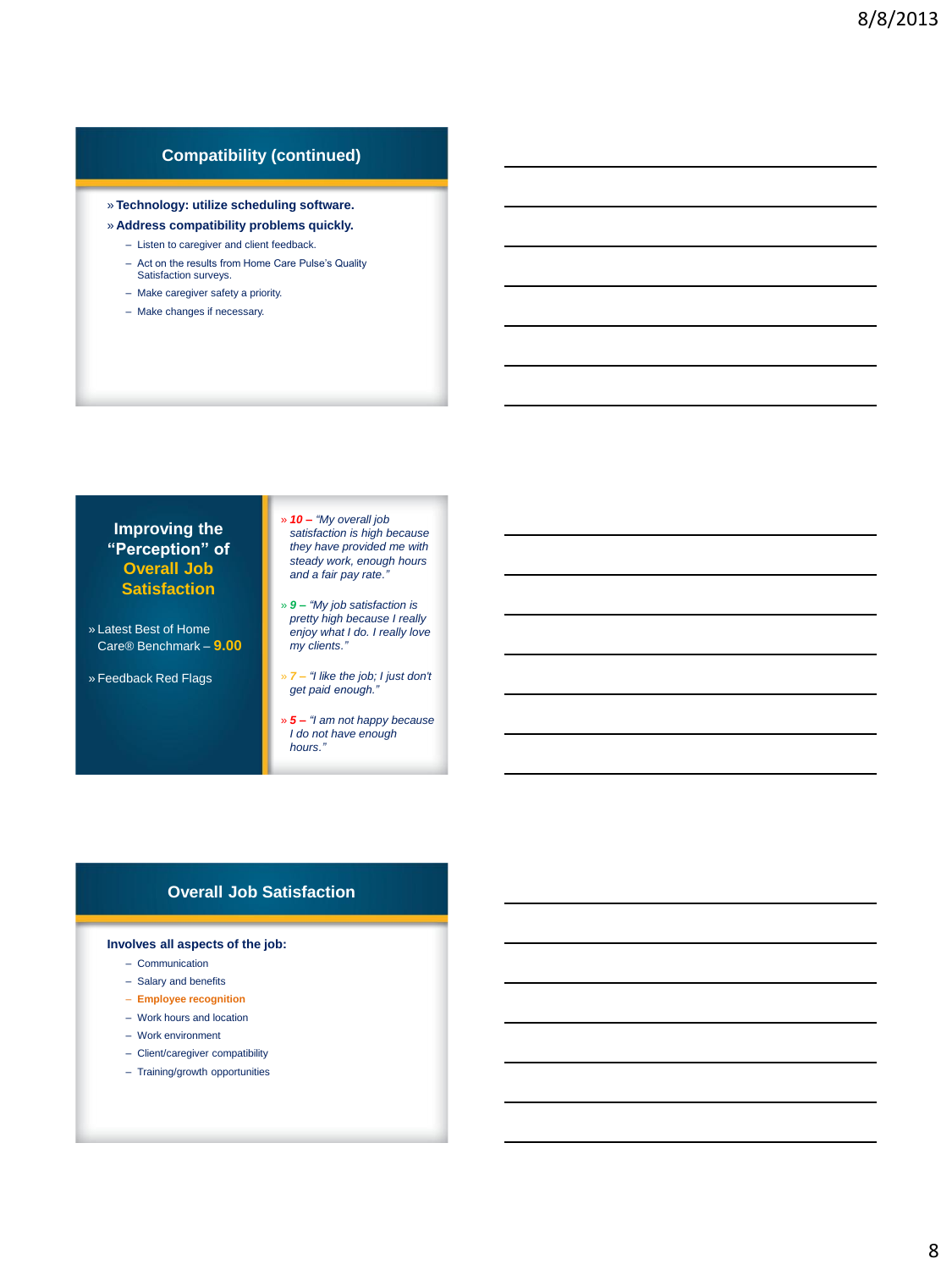#### **Six Factors for Creating an Ideal Workplace from Jacob, Bond, Galinsky and Hill for the "Psychologist Manager Journal"**

#### **1. Job autonomy.**

Freedom, independence, discretion and flexibility when it comes to completing assigned work.

#### **2. Learning opportunities.** Opportunities to learn new things and influence what happens on the job.

**3. Supervisor support for job success.** Information on how to perform well in a job. Recognition of good job performance. Support with work problems.

#### **Six factors (continued)**

## **4. Coworker team support for job success.**

"The feeling that one is really a part of the group and that coworkers provide the support needed to do a good job."

#### **5. Involvement in management decision making.** Having managers at a workplace who actively seek out information and new ideas from employees at all levels of the organization to guide their decision making.

#### **6. Workplace flexibility.**

"Flexibility in when and where work is done has consistently predicted better work relations and job commitment, whereas low levels of flexibility have predicted higher employee turnover."

#### **Improving the "Perception" of Recommend Employment**

» Latest Best of Home Care® Benchmark – **9.23**

» Feedback Red Flags

» *10 – "I have already recommended a few friends to work for this agency."*

- » *8 – "I would recommend someone to work for this agency because they seem to be able to satisfy their employees."*
- » *6 – "They pay the lowest on the pay scale, so I wouldn't want my friends to work here."*
- » *5 – "I don't want anyone to go through this."*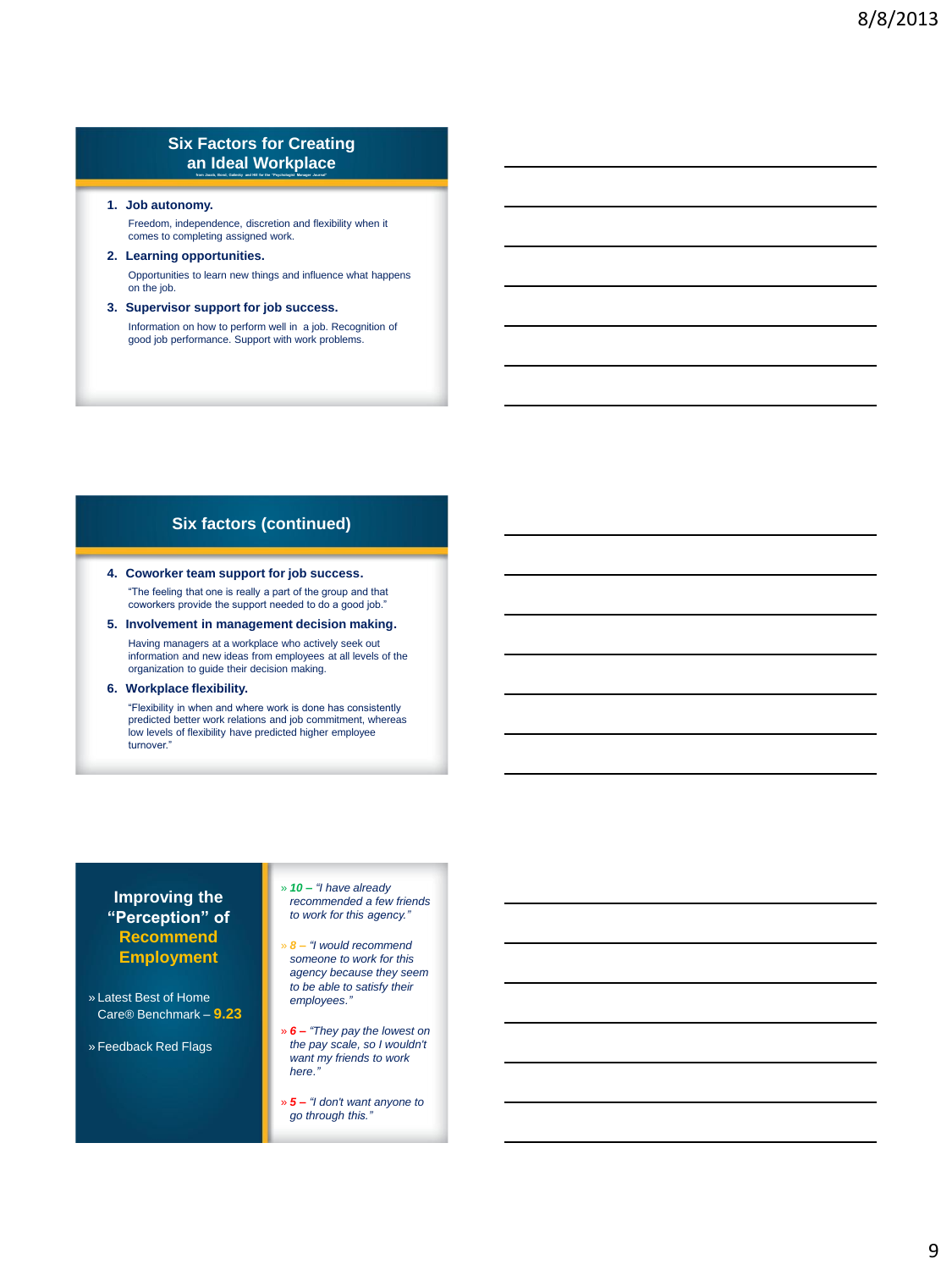

**"Candidates recommended by employees tend to be better qualified than others. That's because employees pre-screen candidates, saving HR professionals time and money. Plus, employees bring an extra level of expertise to the recruitment process that recruiting firms cannot. They give candidates the low-down on the company culture — both the good and the bad — so new recruits come in with eyes wide open."** --Society for Human Resource Management/Referral Networks



## **Employees as Promoters**

From SHRM/Referral Networks

- » **Satisfied employees will promote your business by referring friends and family to job openings and by recommending your business to prospective clients.**
- » **What is your Caregiver Engagement Score?**
- » **Promoters** (Score 9-10): Loyal caregivers who thoroughly enjoy working for you and have no hesitation referring others to do the same!
- » **Passives** (Score 7-8): Satisfied caregivers, but are unenthusiastic and vulnerable to higher wages and other benefits.
- » **Detractors** (Score 0-6): Unhappy caregivers who can damage your client relationships and impede growth through negative word-of-mouth.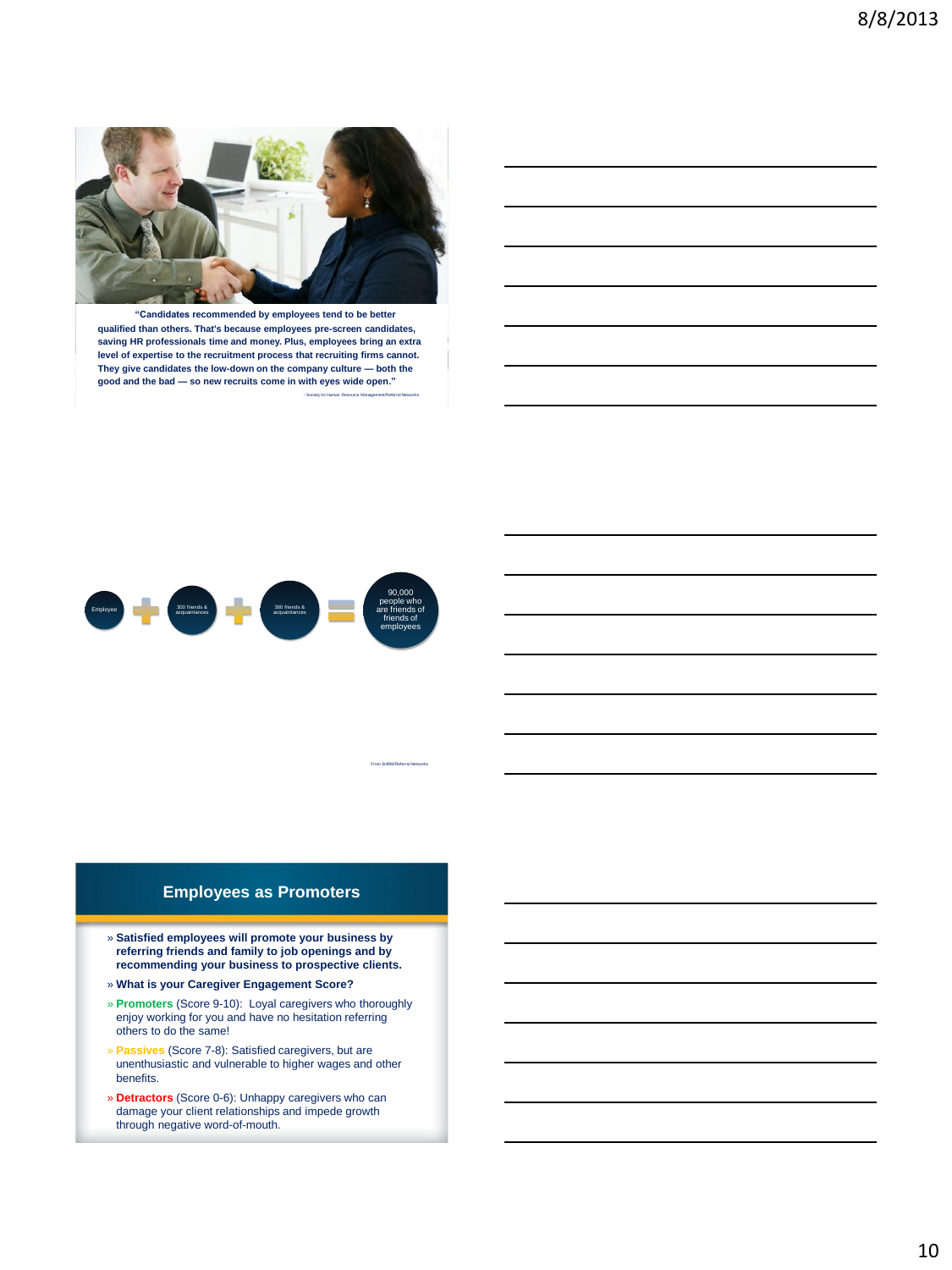## **Caregiver Engagement Score**

#### **Calculation:**

- (% of Promoters % of Detractors) = Caregiver Engagement Score
- For Example:
	- Total of 20 Caregivers Interviewed: 16 Promoters, 2 Passives, & 2 Detractors.
	- % of Promoters = 80%
	- % of Detractors = 10%
	- $\cdot$  (80% 10%) = 70%
	- Net Promoter Score = 7.0 (Passive Score)

## **Caregiver Engagement Score (continued)**

#### » **Purpose:**

- Helps raise the bar and keep all key team members focused on caregiver recognition and other retention techniques.
- Sends the message to the entire team that you cannot afford to have "detractors" or "passives."
- To focus attention on what you are doing right/wrong…not what the caregiver themselves!
- » **Challenge:**
	- Invalid if you ask this question and measure CES on your own. Promotes biased responses.
	- Caregivers MUST be anonymous and have no fear of retribution.
	- Must be consistent with a large enough sampling.

#### **Benefits of Referrals from SHRM/Referral Networks**

- » **Lower your cost per hire.**
- » **Provide a steady stream of high-caliber candidates who are often hard to find.**
- » **Increase employee retention by 25%.**
- » **Boost overall employee morale.**
- » **Foster positive communication among employees as well as to the outside world.**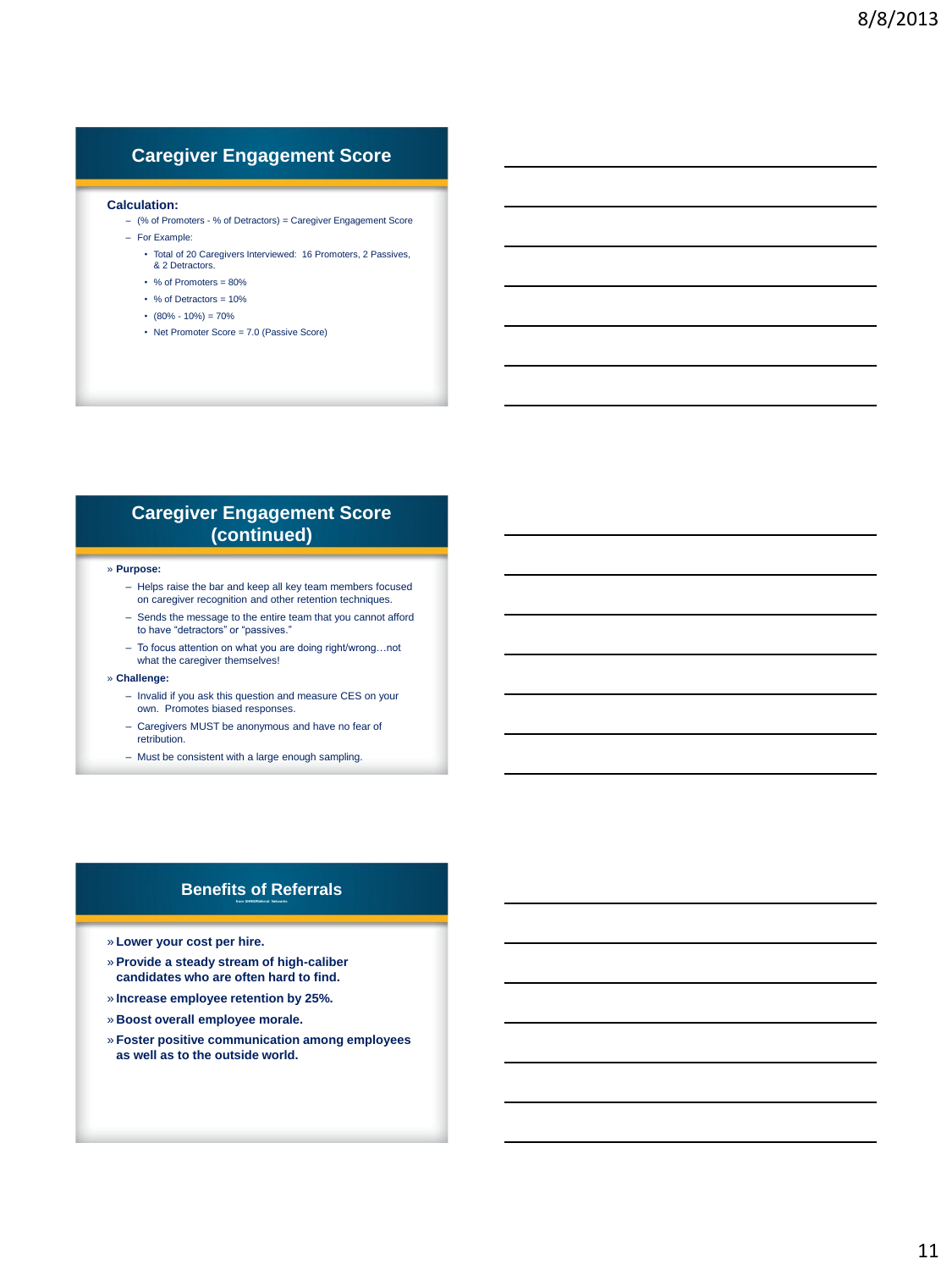#### **Characteristics of an Effective Employee Referral Program by Joseph Slavin, general manager of Referrals, Inc.**

- 1. **Start at the top.** Everyone in the company should be on board.
- **2. Keep rules to a minimum**. Create simple steps for referrals and rewards.
- **3. Let everyone participate.** Every employee, even management, should be involved.
- **4. Involve and reward outsiders.** Include referrals from former employees (alumni) and clients.
- **5. Give VIP status to resumes.** Employee referrals should be given top priority/contacted first.

#### **Characteristics (continued)**

- **6. Let employees track progress.** Employees should be able to check on the status of the referral. Notify employee of the status/interview/hiring of a referral.
- **7. Make it easy to refer.** Job postings should be available to employees. Provide online tools for employees to "click" and refer.
- **8. Promote Constantly.** Provide company-wide communication about job openings and successful referrals. Promote the referral program through new employee orientation, company handbook, interoffice communication, company intranet, email or brochures.

#### **Characteristics (continued)**

- **9. Pay a decent bonus.** Cash, gifts, raffle, event tickets, paid time off.
- **10.Pay it fast.** Options for paying rewards:
	- Pay a predetermined amount for any referral.
	- Pay all at once after a period of tenure (3 months, 6 months, one year).
	- Spread the reward out over time (some at hire, some later).
	- Pay all at once at the employees first day of work.
	- Pay as a percentage of the new hire's salary.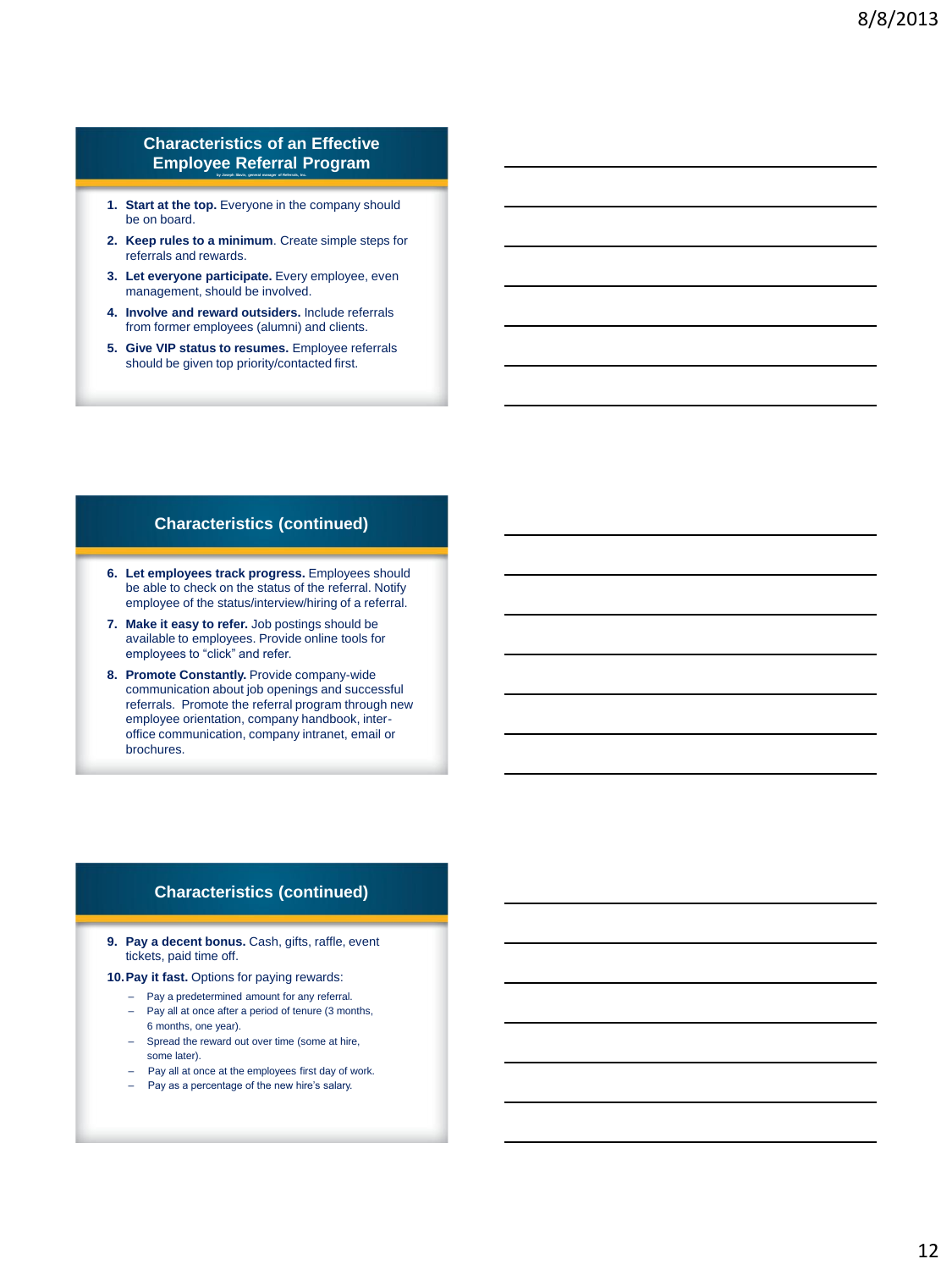#### **Improving the "Perception" of Recommend Company Services**

- » Latest Best of Home Care® Benchmark – **9.49**
- » Feedback Red Flags
- » *10 – "I actually keep brochures with me, so I can hand them out to people who are interested in receiving care."*
- » *9 – "I would recommend our company's services because we do a good job of providing care to those in need."*
- » *7 – "I would only recommend the company's services with reservations."*
- » *5 – "I wouldn't recommend this agency for home care because I know there are problems."*

## **The Problem**

- » **If your own caregivers won't recommend your company's services, you are losing out on a top marketing resource.**
- » **If caregivers see problems go unsolved or unaddressed, they are less likely to recommend your services.**
- » **A negative manager or supervisor may give the caregiver a bad impression of the entire company.**
- » **Caregivers may worry about other caregiver's qualifications or lack thereof.**

#### **The Solution**

**Build caregiver confidence in your company and in other caregivers:**

- » **Communicate with your caregivers.**
- » **Promptly address their concerns and work to solve any problems.**
- » **Promote and encourage training opportunities.**
- » **Promote employee interaction through company gettogethers, newsletters, etc.**
- » **Educate caregivers about your policies and procedures.**
- » **Train your managers/supervisors.**
- » **Involve caregivers in creating new policies and procedures.**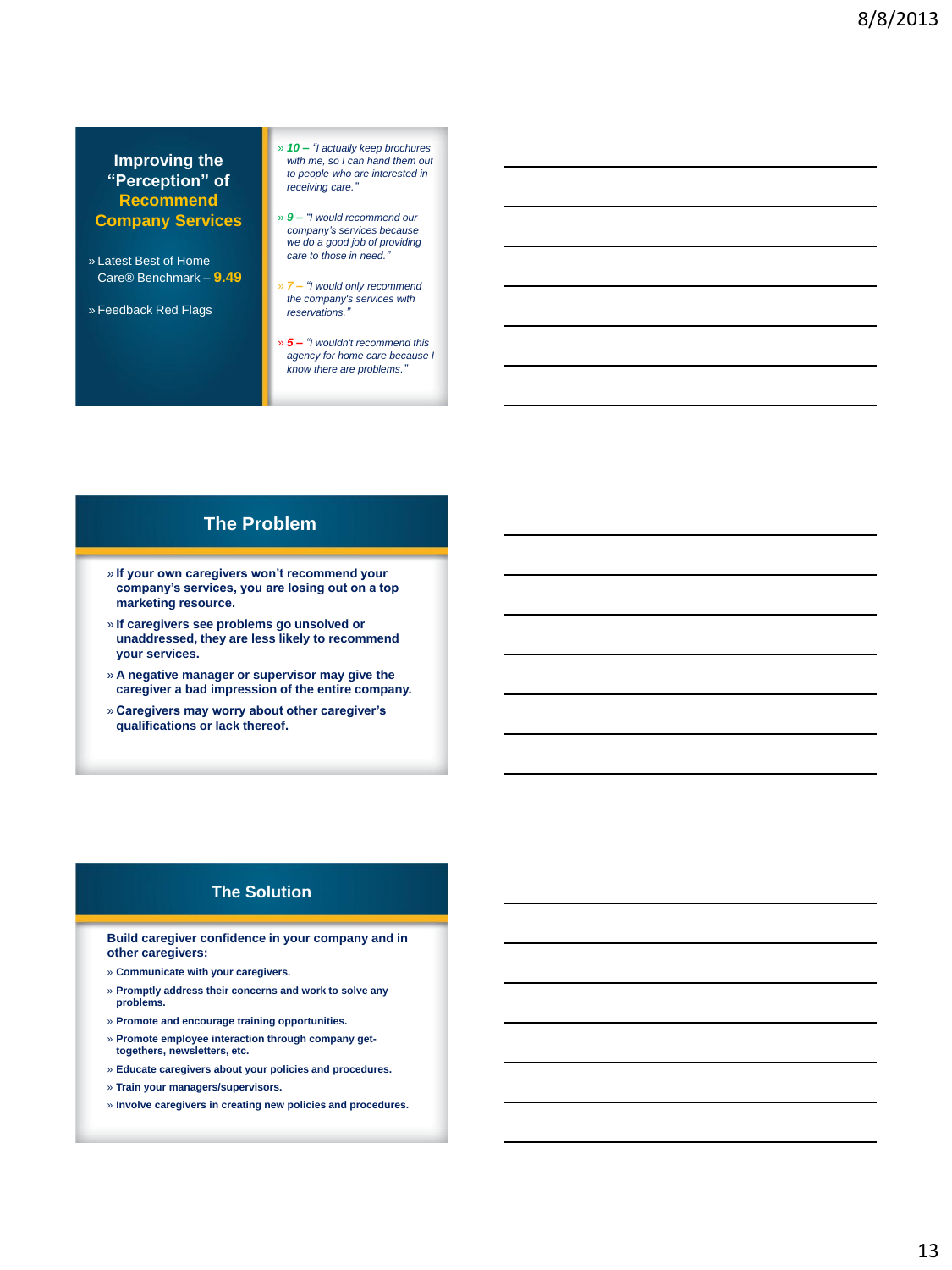

*"***To win customers and a bigger share of the marketplace —companies must first win the hearts and minds of their employees."** 

 **--Gallup**

## **In Summary**

- » **Communicate with your caregivers.**
- » **Be positive—recognize employees for a job well done.**
- » **Begin a caregiver mentor program.**
- » **Strive to match clients with the right caregiver.**
- » **Create an ideal workplace for your caregivers.**
- » **Promote an employee referral program.**
- » **Turn your caregivers into enthusiastic promoters of your business.**

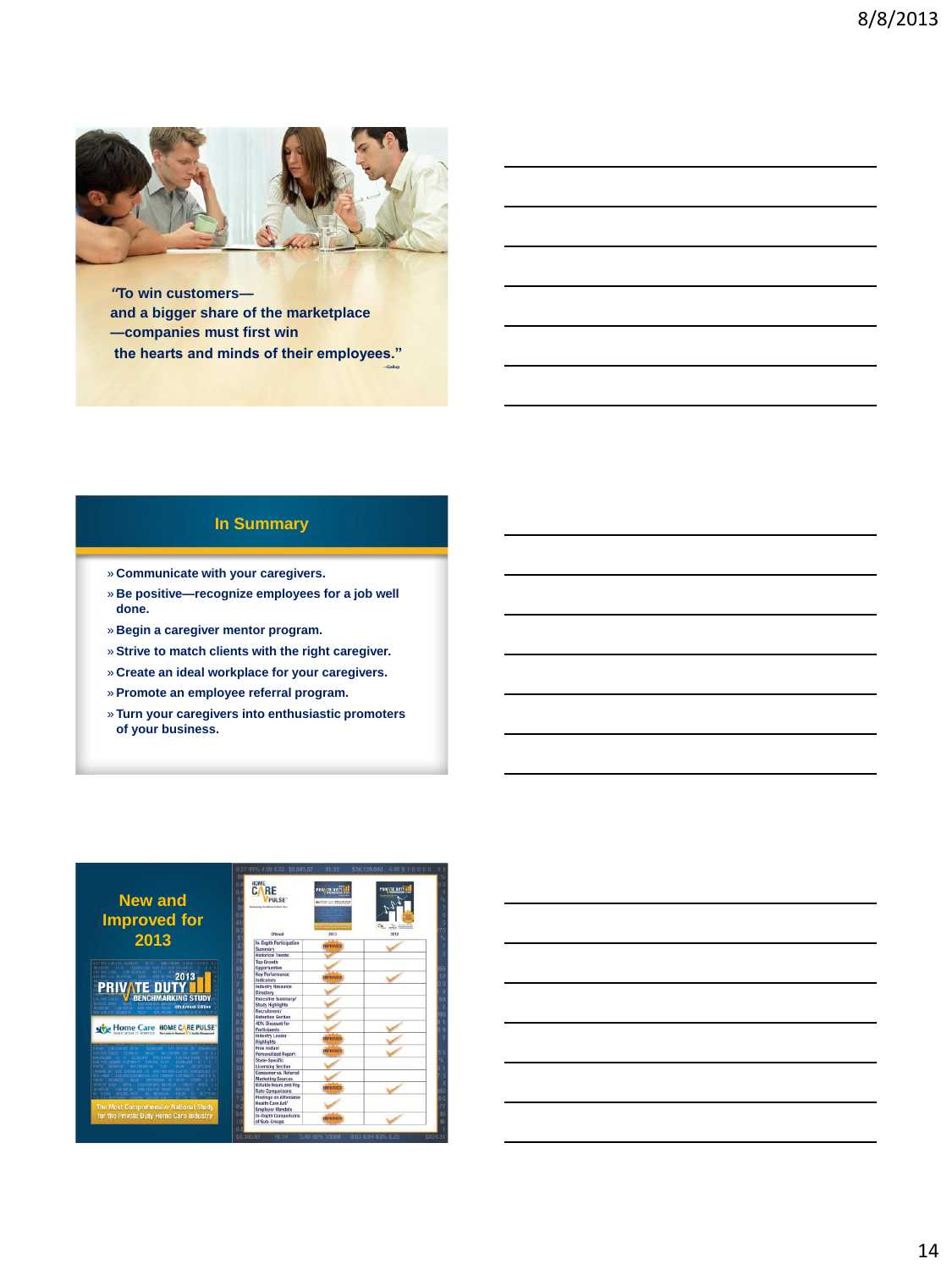## **The 2013 Study**

#### »**2013 Edition!**

»Order now by going to **privatedutybenchmarking.com.** 

»Attendees receive a special discount of \$70 by using code: **LOYALTY13**



#### *Employer of Choice Awards*

- » **Awarded to 110 agencies nationally for the first time ever in July 2013.**
- » **Sets your agency apart as a top employer with nationally acclaimed caregiver job satisfaction ratings.**
- » **10 Award Categories.**
- » **Qualifications:**
	- Interview 10% of caregivers monthly.
	- Must average at least 2 interviews per month.
	- Rank in the top 50th percentile for one or more caregiver satisfaction categories.

**2013 Winners:**

**[bestofhomecare.com/2013-employer-of-choice](http://bestofhomecare.com/2013-employer-of-choice)**



- *2. Recommend Employment*
- *3. New hire training 4. Continued Training*
- 
- *5. Comfort Talking with Direct Supervisor 6. Respected by Supervisor 7. Job Expectations 8. Communication from Office Support Staff*
- 
- *9. Client/Caregiver Compatibility 10. Recommend Company Services*

## **HOME CARE PULSE®**

**Quality Satisfaction Program:** www.homecarepulse.com

**Andrew Rail** *Director of Quality Management* andrew@homecarepulse.com (877) 307-8573

**Private Duty Benchmarking Study:**  www.privatedutybenchmarking.com



*Facebook.com/homecarepulse*